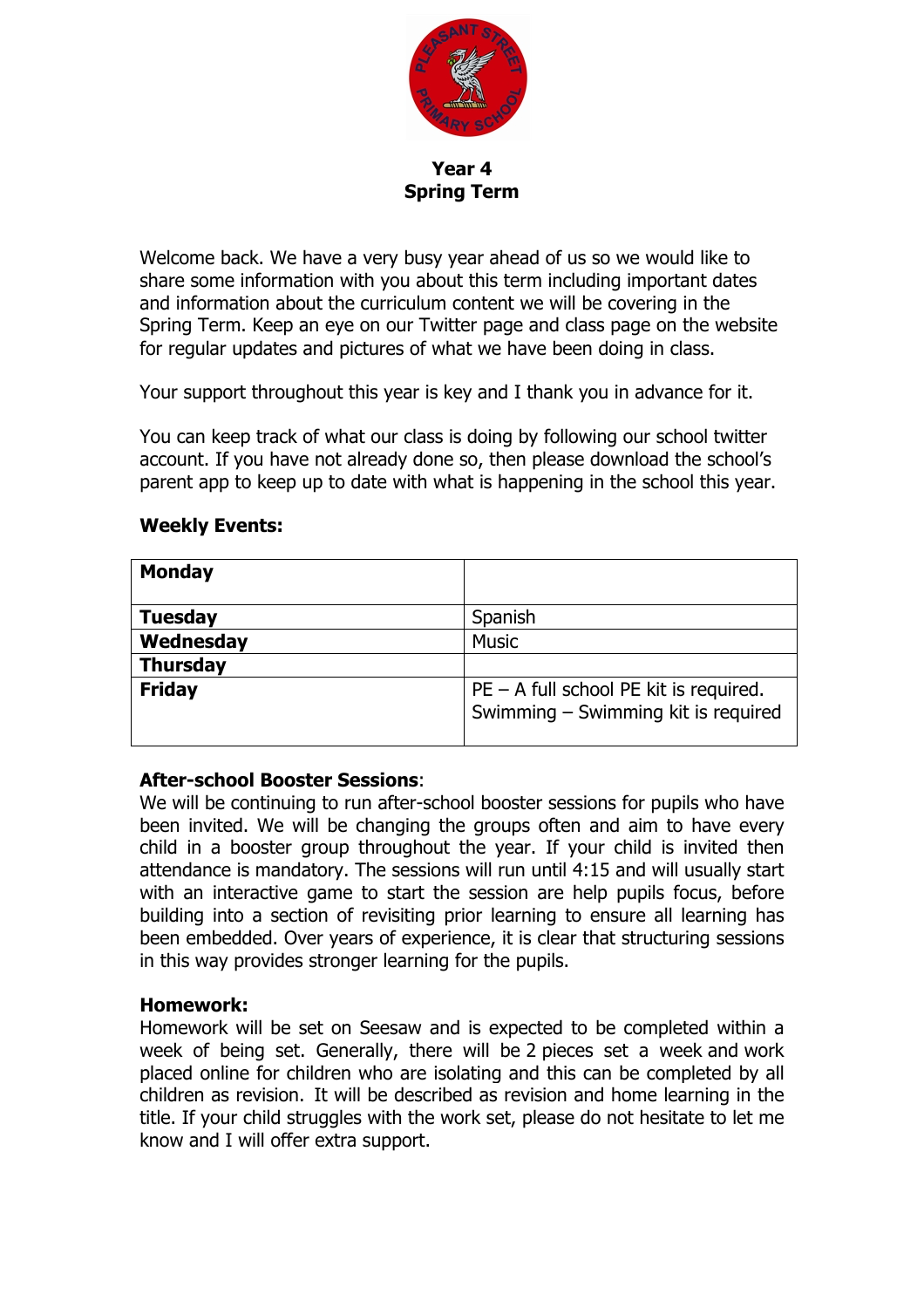The homework for this term and next may seem simple or easy at first, but this is purely to build up pupil confidence and ensure they have grasped the basics before moving quickly into many more complex subjects and topics.

### **Reading:**

Please make sure your child's reading book and reading log is in school every day.  It is really important that you read with your child regularly at home and their book will be changed weekly. We would really appreciate it if you could complete the reading log. We would like to encourage all our children and families to read together as much as they can. 

In whole class reading, class 4 will be enjoying "The Spiderwick Chronicles" and "The Boy Who Swam With Piranhas". This helps to build children's comprehension and confidence in expressing their own ideas and predictions of a story. 

## **English:**

In English, we will be using "The Journey" by Francesca Sanna for the first half term to write a refugee narrative and a diary entry. After half term, we will be using the books "Stories For Boys Who Dare To Be Different" by Ben Brooks and "Good Night Stories For Rebel Girls" by Elena Favilli and Francesca Cavallo to develop our skills for writing a biography and an adversity narrative. We will be focusing on the key features of each task throughout the term and learn how to apply them to improve our own writing skills. We will be looking at how to use fronted adverbials, expanded noun phrases, sub headings to help organise our work and the use of figurative language to improve our writing. All our stories make use of new and interesting vocabulary. A lot of work is done to promote new vocabulary within the school and the children are supported to use this new vocabulary in their writing. Our working walls celebrate and support learning.

## **Maths:**

The beginning of the morning (8.55-9:10) is spent doing basic skills. This covers the four operations of number (addition, subtraction, multiplication and division). Please ensure your child is on time, as they will miss valuable maths time if they are late. 

This term, children are aiming to be able to calculate and compare the area of different shapes, recognize what fractions are and to be able to recognize equivalent fractions while learning how to count, add and subtract fractions. Building on this knowledge of fractions, the children will then be calculating fractions of differing amounts and applying these skills to different problems. Extending on this, they will then be expected to be able to convert certain fractions to their equivalent decimal values (eq.  $\frac{1}{2}$  = 0.5), be able to recognize tenths and hundredths and be able to divide one and two digit numbers by 10 and 100. Furthermore, children will become more confident adding and subtracting up to four-digit numbers using the formal column method. By the end of year 4, all children should be able to recall multiplication and division facts up to 12x12.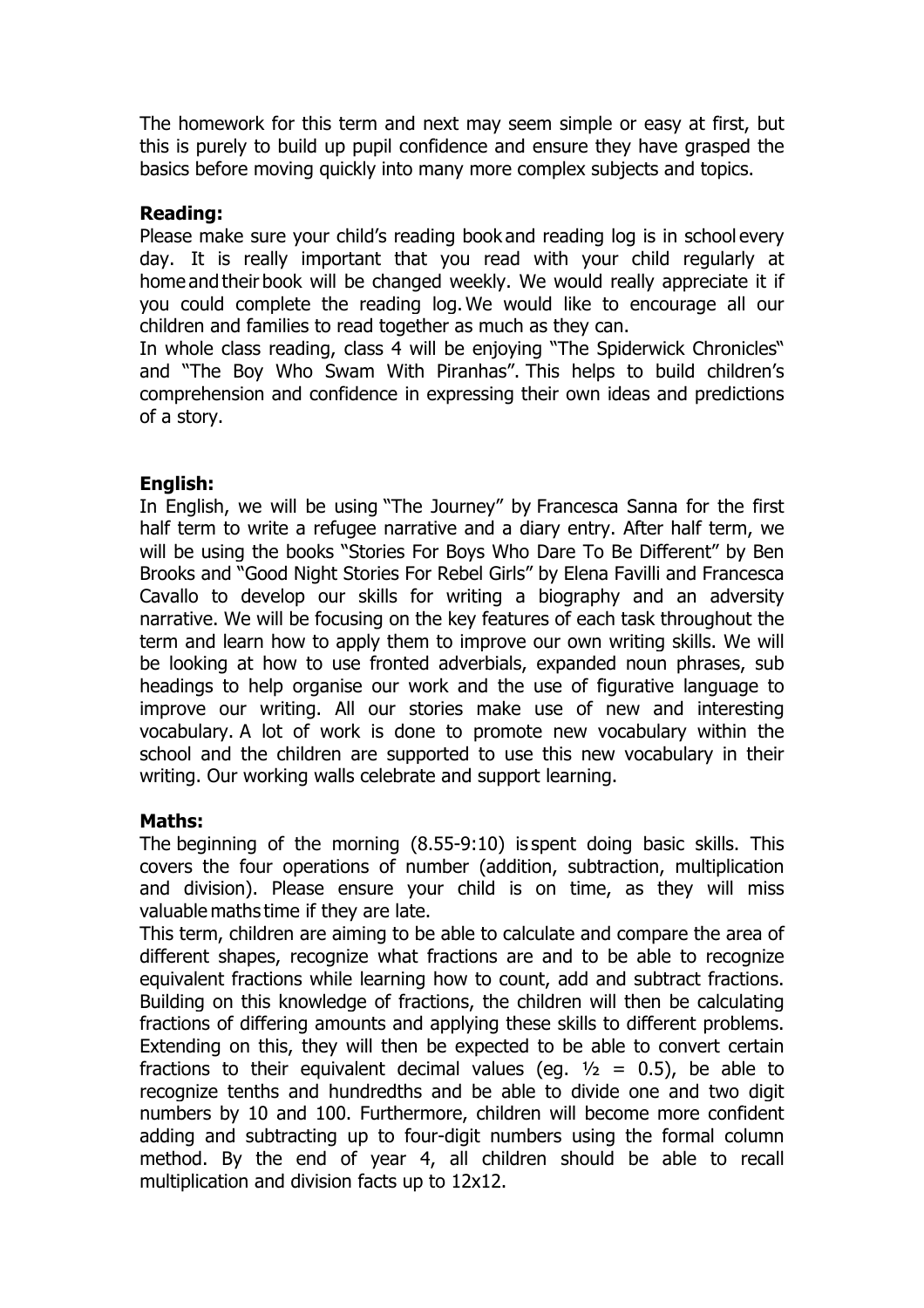Children will use practical equipment to support their learning and their fluency. Once confident in a particular skill, the children will apply their knowledge through reasoning and problem solving.

### **Science:**

This term, we will be continuing with our topic on sound and then we will start our new topic called 'animals including humans'. This will involve looking at the digestion system and learning about the different types of teeth we have and what their purpose is.

### **Computing:**

Pupils will be creating their own videos and apply special effects to them. They will use photos, videos and sound to create an atmosphere when presenting to different audiences, become confident to explore new media to extend what they can achieve, change the appearance of text to increase its effectiveness depending on the audience or mood and create, modify and present documents for a particular purpose and audience. After half term, we will be using Scratch to design, plan and create a programme. Children will develop an understanding of how sequencing, using inputs and repetition in programmes has specific effects on the output, work with 'loops' and understand their effect. They will also use logical reasoning to predict and debug more complex programmes including loops and repeats.

### **History:**

We will be studying The Mayan civilization. This will focus on the area the Mayan civilization originated from. We will look at artifacts and discuss their importance in helping us learn and understand their civilization and way of life. We will learn about Mayan houses and buildings, jobs, clothing, fashion, beauty, hobbies and food. We will look at the important role rulers and gods played in Mayan civilisations and how the Mayan civilization came to an end.

## **Geography:**

For our Geography topic this term, we will be comparing different localities in the North West. We will be having a residential trip to the Lake District where we will be learning about human and physical features of an area, discussing the different uses of land and also analyzing relief maps. We will alspo be learning about the names of different regions and counties in THE United Kingdom.

## **RE:**

Children will be looking at why festivals are important to religious communities. We will look at which times are special and why; how and why we celebrate special and sacred times; discuss whether it is better to express your beliefs in arts and architecture or in charity and generosity and how can people express the spiritual through the arts.

#### **Music:**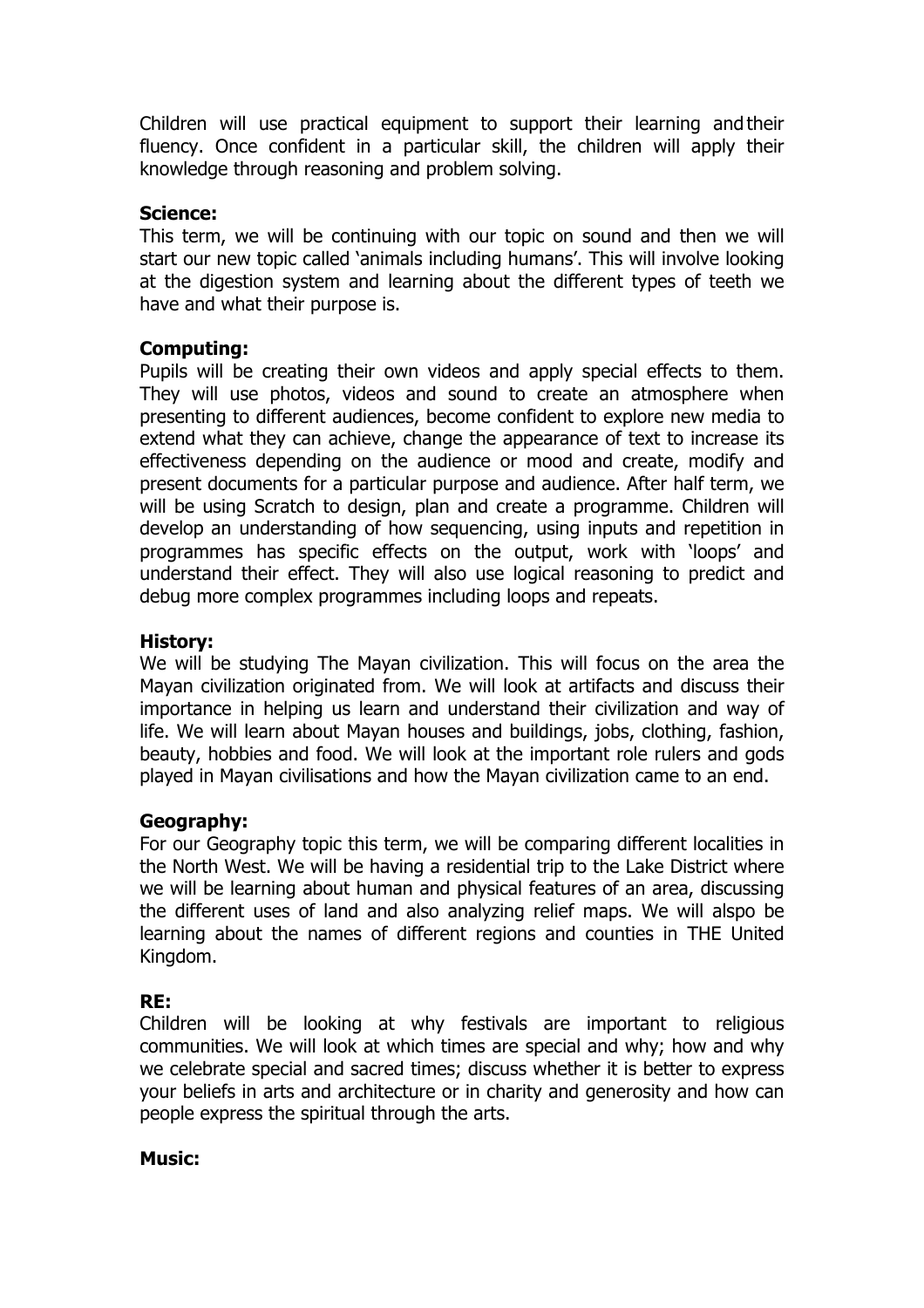The children will be learning to play the ukulele with Mrs. Grindley and learning about different musical genres.

## **Spanish:**

The children will continue to learn Spanish phrases and vocabulary with Mrs. Grindley. We will be learning about the weather and linking them with the different months and seasons of the year. After half term, we will be learning about naming and describing different animals and their habitats while reading the Gruffalo Story. Children will also be practicing counting forwards and backwards up to 80.

# **DT:**

The children will research, design, make and evaluate packaging for biscuits. They will explain the strengths and weaknesses of different packages, generate ideas and develop ideas through discussion, develop and use knowledge of nets of cubes and cuboids and, where appropriate, more complex 3D shapes. Finally, children will measure, mark out, cut and shape materials and components with some accuracy.

## **Art:**

In this unit of work children develop their skills and techniques when using watercolour paints. This is achieved through a study of landscape paintings of famous artists such as Claude Monet. They will be learning different painting techniques such as wet-on-wet, wet-on-dry and dry-on-dry painting. We will be applying these techniques to create different settings such as a sunset, water lilies on a pond and a city skyline.

# **P.E.:**

The children will be performing gymnastics. They will be learning different skills and techniques and use them to create their own gymnastic routine. After half term, the children will be focusing on tennis. This will involve learning different techniques of hitting the ball and applying these into game situations.

| If you can discuss these with your child at home, it'll really accelerate their learning this year. |                                                                                                                   |           |                                                                                                                  |
|-----------------------------------------------------------------------------------------------------|-------------------------------------------------------------------------------------------------------------------|-----------|------------------------------------------------------------------------------------------------------------------|
| Computing                                                                                           | CGI, special effects, Green screen, audio, SPAG                                                                   |           | Prefix.<br>suffix, expanded<br>noun                                                                              |
|                                                                                                     | image, sequence, variable algorithm,                                                                              |           | phrase, adverbial,<br>possessive                                                                                 |
|                                                                                                     | code, repeat                                                                                                      |           | apostrophe, contraction                                                                                          |
| Music                                                                                               | Pulse, beat, tempo, rhythm, pitch,<br>dynamics, duration, timbre, structure,<br>melody, harmony, texture          | Geography | United Kingdom, region, county,<br>West, population, key,<br>North<br>symbols, co-ordinates tourism, land<br>use |
| History                                                                                             | Civilization, hierarchy, society, drought,<br>deforestation, sacrifice, architecture,<br>terrain, decline, source | Maths     | Area, factor, fraction, numerator,<br>denominator, tenth, hundredth,<br>decimal                                  |

**Useful Vocabulary**

Please follow our twitter @C4Pleasant for regular updates on our lessons throughout the week. Parental engagement via Seesaw and Twitter will help